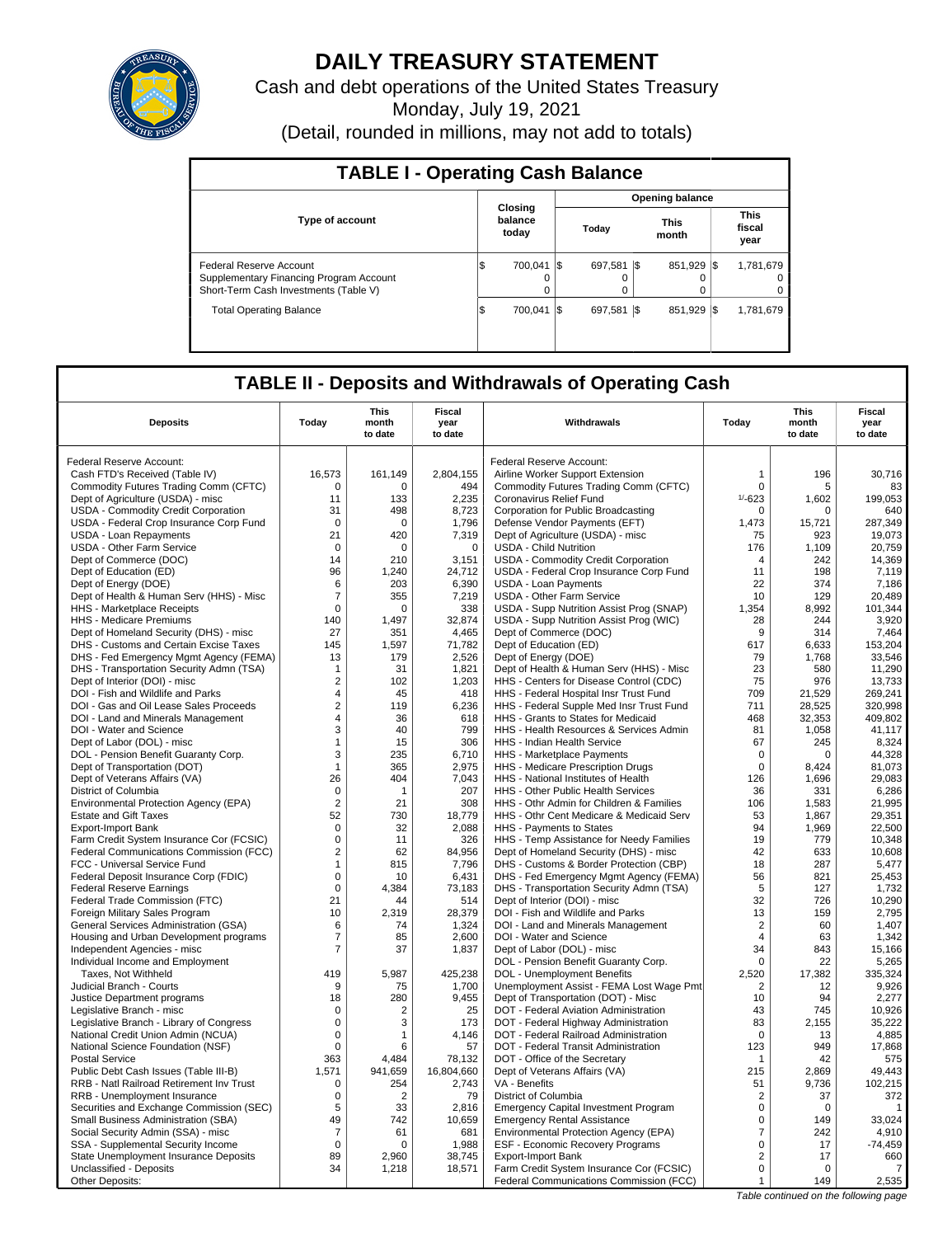# Monday, July 19, 2021

 $\mathsf{I}$ 

# **TABLE II cont. - Deposits and Withdrawals of Operating Cash**

| <b>Deposits</b>                                                               | Today        | This<br>month<br>to date | Fiscal<br>year<br>to date                        | Withdrawals                                                                 | Today                   | This<br>month<br>to date          | Fiscal<br>year<br>to date |
|-------------------------------------------------------------------------------|--------------|--------------------------|--------------------------------------------------|-----------------------------------------------------------------------------|-------------------------|-----------------------------------|---------------------------|
| <b>Corps of Engineers</b>                                                     | 69           | 170                      | 1,546                                            | FCC - Universal Service Fund                                                | 27                      | 139                               | 6,723                     |
| Federal Housing Admin: Note Sales                                             | 55           | 1,353                    | 17,154                                           | Federal Deposit Insurance Corp (FDIC)                                       | $\mathbf 0$             | 37                                | 778                       |
| Thrift Savings Plan Transfer                                                  | 131          | 655                      | 37,433                                           | Federal Employees Insurance Payments                                        | 220                     | 4,190                             | 70.599                    |
|                                                                               |              |                          |                                                  | Federal Salaries (EFT)                                                      | 52                      | 9,350                             | 165,622                   |
|                                                                               |              |                          |                                                  | Federal Trade Commission (FTC)                                              | $\overline{2}$          | 13                                | 444                       |
|                                                                               |              |                          |                                                  | General Services Administration (GSA)                                       | 95                      | 1,469                             | 21,503                    |
|                                                                               |              |                          |                                                  | Housing and Urban Development programs                                      | 138                     | 5,098                             | 58,920                    |
|                                                                               |              |                          |                                                  | Independent Agencies - misc                                                 | 8                       | 171                               | 3,060                     |
|                                                                               |              |                          |                                                  | Interest on Treasury Securities                                             | $\Omega$                | 4,438                             | 225.053                   |
|                                                                               |              |                          |                                                  | IRS - Advanced Child Tax Credit (EFT)                                       | $2/ - 121$              | 12,721                            | 12,721                    |
|                                                                               |              |                          |                                                  | IRS - Economic Impact Payments (EFT)                                        | 0                       | 738                               | 441.068                   |
|                                                                               |              |                          |                                                  | IRS Tax Refunds Business (EFT)                                              | 0                       | 1,209                             | 24,959                    |
|                                                                               |              |                          |                                                  | IRS Tax Refunds Individual (EFT)                                            | 277                     | 9,730                             | 312,421                   |
|                                                                               |              |                          |                                                  | Judicial Branch - Courts                                                    | $\overline{2}$          | 80                                | 1.427                     |
|                                                                               |              |                          |                                                  |                                                                             | 69                      | 988                               | 16,746                    |
|                                                                               |              |                          |                                                  | Justice Department programs                                                 |                         |                                   |                           |
|                                                                               |              |                          |                                                  | Legislative Branch - misc                                                   | $\overline{4}$          | 53                                | 1,009                     |
|                                                                               |              |                          |                                                  | Legislative Branch - Library of Congress                                    | $\overline{\mathbf{c}}$ | 15                                | 631                       |
|                                                                               |              |                          |                                                  | <b>NASA</b>                                                                 | 65                      | 922                               | 15,977                    |
|                                                                               |              |                          |                                                  | National Credit Union Admin (NCUA)                                          | $\mathbf 0$             | 5                                 | 1,843                     |
|                                                                               |              |                          |                                                  | National Science Foundation (NSF)                                           | 25                      | 445                               | 5,220                     |
|                                                                               |              |                          |                                                  | Postal Service Money Orders and Other                                       | 115                     | 1,990                             | 34,386                    |
|                                                                               |              |                          |                                                  | Public Debt Cash Redemp. (Table III-B)                                      | 1,660                   | 921,580                           | 15,543,283                |
|                                                                               |              |                          |                                                  | Railroad Retirement Board (RRB) - misc                                      | 0                       | 2                                 | 38                        |
|                                                                               |              |                          |                                                  | <b>RRB - Benefit Payments</b>                                               | $\overline{2}$          | 1.157                             | 11.710                    |
|                                                                               |              |                          |                                                  | Securities and Exchange Commission (SEC)                                    | 57                      | 83                                | 969                       |
|                                                                               |              |                          |                                                  | Small Business Administration (SBA)                                         | 3,000                   | 37,748                            | 511,440                   |
|                                                                               |              |                          |                                                  | Social Security Admin (SSA) - misc                                          | 40                      | 210                               | 3,718                     |
|                                                                               |              |                          |                                                  | <b>SSA - Benefits Payments</b>                                              | 57                      | 43,325                            | 790.602                   |
|                                                                               |              |                          |                                                  | SSA - Supplemental Security Income                                          | $\overline{7}$          | 4,461                             | 45,606                    |
|                                                                               |              |                          |                                                  | <b>Transportation Services</b>                                              | 0                       | $\mathbf 0$                       | $\mathbf 0$               |
|                                                                               |              |                          |                                                  | Other Withdrawals:                                                          |                         |                                   |                           |
|                                                                               |              |                          |                                                  | <b>State Department</b>                                                     | 88                      | 1,730                             | 13,763                    |
|                                                                               |              |                          |                                                  | Thrift Savings Plan Transfer                                                | 1,298                   | 12,638                            | 56,953                    |
|                                                                               |              |                          |                                                  | Unclassified                                                                | 1,340                   | 10,152                            | 267,874                   |
| <b>Total Other Deposits</b><br>Change in Balance of Uncollected               | 255          | 4,258                    | 67,894                                           | Total, Other Withdrawals                                                    | 2,725                   | 50,678                            | 614,933                   |
| <b>Funds</b>                                                                  | $\mathbf 0$  | $\mathbf 0$              | $\mathbf 0$                                      |                                                                             |                         |                                   |                           |
|                                                                               |              | $\mathbf 0$              |                                                  |                                                                             |                         |                                   |                           |
| <b>Transfers from Depositaries</b>                                            | 0            |                          | 0                                                | <b>Transfers to Depositaries</b>                                            | 0                       | $\mathbf 0$                       | 0                         |
| <b>Total Federal Reserve Account</b>                                          | 20,057       | 1,139,875                | 20,702,798                                       | <b>Total Federal Reserve Account</b>                                        | 17,597                  | 1,291,762                         | 21,784,435                |
| Short-Term Cash Investments:<br><b>Transfers from Federal Reserve Account</b> |              |                          |                                                  | Short-Term Cash Investments:<br><b>Transfers to Federal Reserve Account</b> |                         |                                   |                           |
| (Table V)                                                                     | $\Omega$     | $\Omega$                 | $\Omega$                                         | (Table V)                                                                   | O                       | $\Omega$                          |                           |
| Total Deposits (excluding transfers)                                          | \$<br>20,057 |                          | $\frac{1}{3}$ 1,139,875 $\frac{1}{3}$ 20,702,798 | Total Withdrawals (excluding transfers)                                     |                         | 17,597 \$ 1,291,762 \$ 21,784,435 |                           |
|                                                                               |              |                          |                                                  | Net Change in Operating Cash Balance                                        | $2,460$ $\sqrt{5}$      |                                   | -151,887 \$ -1,081,638    |

|                                                                                                                                                                                                                                                                                                                                                                               |                                                                        |                                                                                     |                                                                                          |                                                                                                                                                                                                                                                                                                   |                                                    |                                                                                                    | See Footnote                                                                                                      |  |  |  |  |
|-------------------------------------------------------------------------------------------------------------------------------------------------------------------------------------------------------------------------------------------------------------------------------------------------------------------------------------------------------------------------------|------------------------------------------------------------------------|-------------------------------------------------------------------------------------|------------------------------------------------------------------------------------------|---------------------------------------------------------------------------------------------------------------------------------------------------------------------------------------------------------------------------------------------------------------------------------------------------|----------------------------------------------------|----------------------------------------------------------------------------------------------------|-------------------------------------------------------------------------------------------------------------------|--|--|--|--|
| <b>TABLE III-A - Public Debt Transactions</b>                                                                                                                                                                                                                                                                                                                                 |                                                                        |                                                                                     |                                                                                          |                                                                                                                                                                                                                                                                                                   |                                                    |                                                                                                    |                                                                                                                   |  |  |  |  |
| <b>Issues</b>                                                                                                                                                                                                                                                                                                                                                                 | Today                                                                  | <b>This</b><br>month<br>to date                                                     | Fiscal<br>vear<br>to date                                                                | <b>Redemptions</b>                                                                                                                                                                                                                                                                                | Todav                                              | <b>This</b><br>month<br>to date                                                                    | Fiscal<br>vear<br>to date                                                                                         |  |  |  |  |
| Marketable:<br>Bills:<br><b>Regular Series</b><br><b>Cash Management Series</b><br><b>Notes</b><br><b>Bonds</b><br>Inflation-Protected Securities Increment<br>Federal Financing Bank<br>Nonmarketable:<br>United States Savings Securities:<br>Cash Issue Price<br>Interest Increment<br>Government Account Series<br>Hope Bonds<br>Domestic Series<br><b>Foreign Series</b> | $0 \,$ $\upbeta$<br>0<br>$-1$<br>0<br>1,223<br>U<br>14<br>3<br>429,061 | 580,416 \$<br>185,008<br>111,801<br>27,951<br>7,932<br>O<br>107<br>350<br>5,188,004 | 8,611,293<br>3,845,128<br>3,374,796<br>563,524<br>56,122<br>1,171<br>3,245<br>85,005,277 | Marketable:<br><b>Bills</b><br><b>Notes</b><br><b>Bonds</b><br><b>Federal Financing Bank</b><br>Nonmarketable:<br><b>United States Savings Securities</b><br><b>Government Account Series</b><br>Hope Bonds<br><b>Domestic Series</b><br><b>Foreign Series</b><br>State and Local Series<br>Other | 0<br>41<br>419,992<br>O<br>$\Omega$<br>76<br>1,543 | l\$<br>$817,412$ \\$<br>75,746<br>$\Omega$<br>530<br>5,209,431<br>0<br>$\Omega$<br>6,988<br>20,902 | 13,262,225<br>1,783,253<br>20,143<br>1,209<br>8,473<br>84,747,908<br>$\Omega$<br>71,549<br>0<br>72,000<br>325,640 |  |  |  |  |
| State and Local Series<br>Other                                                                                                                                                                                                                                                                                                                                               | 17<br>1,541                                                            | 12,289<br>20,940                                                                    | 93,448<br>326,208                                                                        | <b>Total Redemptions</b>                                                                                                                                                                                                                                                                          | 421,651                                            | $6,131,011$ \$<br>I\$                                                                              | 100,292,399                                                                                                       |  |  |  |  |
| <b>Total Issues</b>                                                                                                                                                                                                                                                                                                                                                           | 431,858 \$                                                             | $6,134,798$ \\$                                                                     | 101,880,231                                                                              | Net Change in Public Debt Outstanding                                                                                                                                                                                                                                                             | $10,206$ \$                                        | $3,787$ \$                                                                                         | 1,587,832                                                                                                         |  |  |  |  |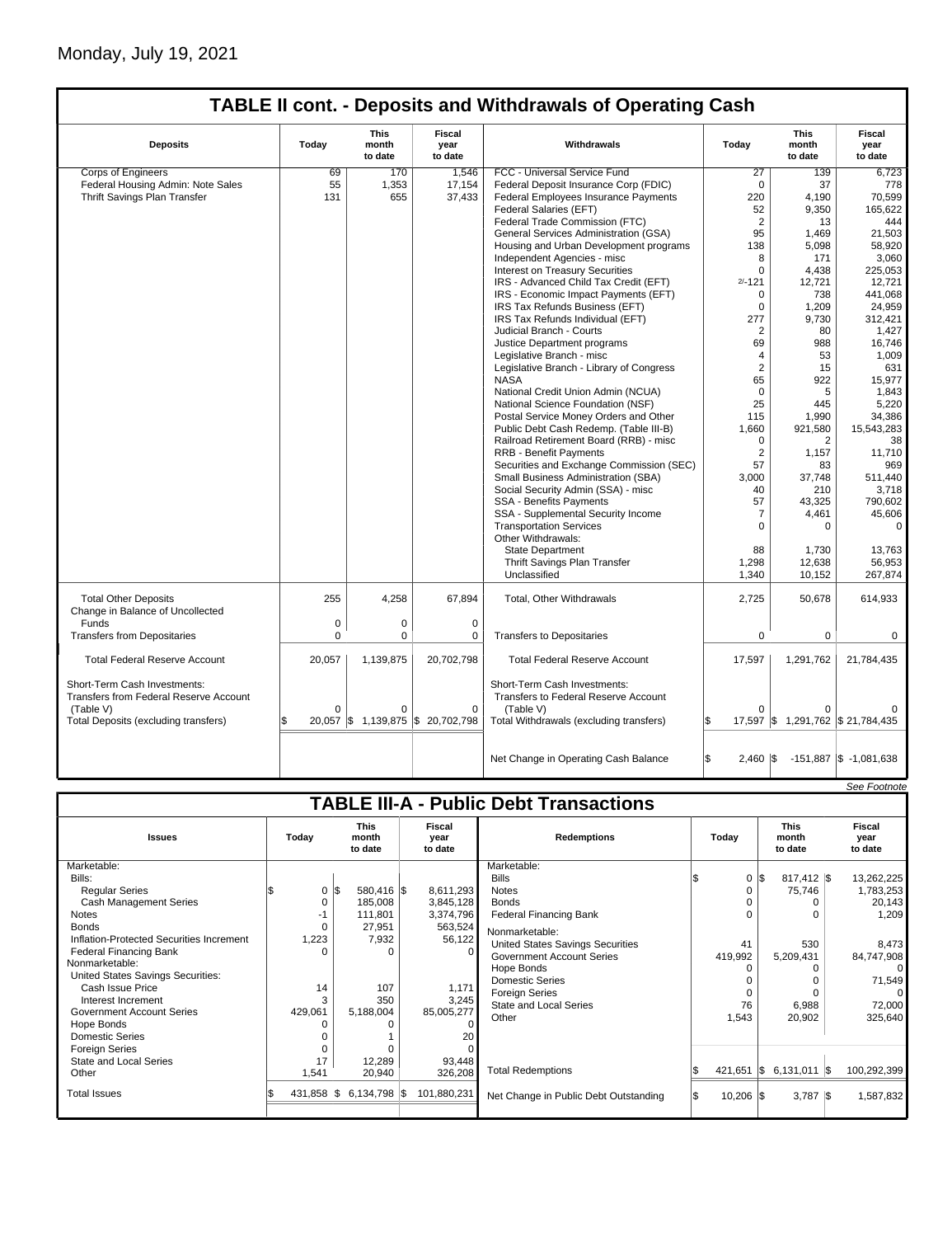| <b>TABLE III-B - Adjustment of Public Debt</b><br><b>Transactions to Cash Basis</b>                                                                                                                                                                                                                                                                                                                |           |                                                                    |           |                                                            |                                                                                       |  |  |  |  |  |  |                                 |                           |
|----------------------------------------------------------------------------------------------------------------------------------------------------------------------------------------------------------------------------------------------------------------------------------------------------------------------------------------------------------------------------------------------------|-----------|--------------------------------------------------------------------|-----------|------------------------------------------------------------|---------------------------------------------------------------------------------------|--|--|--|--|--|--|---------------------------------|---------------------------|
| <b>Transactions</b>                                                                                                                                                                                                                                                                                                                                                                                |           | Today                                                              |           |                                                            |                                                                                       |  |  |  |  |  |  | <b>This</b><br>month<br>to date | Fiscal<br>year<br>to date |
| Public Debt Cash Issues:<br>Public Debt Issues (Table III-A)<br>Premium on New Issues<br>Discount on New Issues:<br>Bills $(-)$<br>Bonds and Notes (-)<br>Federal Financing Bank (-)<br>Government Account Transactions (-)<br>Hope Bonds (-)<br>Interest Increment on United States<br>Savings Securities (-)<br>Inflation-Protected Securities Increment<br><b>Total Public Debt Cash Issues</b> | 1\$       | 431,858<br>O<br>$\Omega$<br>$\Omega$<br>O<br>429,061<br>3<br>1,223 | l\$       | 3,376<br>127<br>103<br>O<br>5,188,004<br>o<br>350<br>7,932 | 6,134,798 \\$01,880,231<br>17,593<br>2,454<br>27,121<br>85,005,277<br>3.245<br>55,066 |  |  |  |  |  |  |                                 |                           |
| Deposited in Federal Reserve Account<br><b>Public Debt Cash Redemptions:</b><br>Public Debt Redemptions (Table III-A)<br>Premium on Debt Buyback Operation<br>Discount on Debt Buyback Operation (-)<br>Federal Financing Bank (-)<br>Government Account Transactions (-)<br>Hope Bonds (-)<br><b>Total Public Debt Cash Redemptions</b>                                                           | \$<br>l\$ | 1,571<br>421,651<br>0<br>$\Omega$<br>O<br>419,992<br>O             | l\$<br>\$ | 941.659<br>6,131,011<br>O<br>o<br>o<br>5.209.431<br>ŋ      | \$16,804,660<br>\$100,292,399<br>1,209<br>84,747,908                                  |  |  |  |  |  |  |                                 |                           |
| Withdrawn from Federal Reserve Acct.                                                                                                                                                                                                                                                                                                                                                               | \$        | 1,660                                                              | l\$       |                                                            | 921,580 \\$15,543,283                                                                 |  |  |  |  |  |  |                                 |                           |

| <b>TABLE III-C - Debt Subject to Limit</b>                                        |                           |                                                         |                           |                           |  |  |  |  |  |
|-----------------------------------------------------------------------------------|---------------------------|---------------------------------------------------------|---------------------------|---------------------------|--|--|--|--|--|
|                                                                                   | Closing                   | Opening balance                                         |                           |                           |  |  |  |  |  |
| <b>Balance Transactions</b>                                                       | balance<br>today          | Today                                                   | <b>This</b><br>month      | Fiscal<br>year            |  |  |  |  |  |
| Debt Held by the Public<br>Intragovernmental Holdings<br><b>Total Public Debt</b> | \$22,344,215<br>6,189,008 | \$22,344,307<br>6,178,710                               | \$22,329,823<br>6,199,613 | \$21,018,952<br>5,926,439 |  |  |  |  |  |
| Outstanding<br>Less: Debt Not<br>Subject to Limit:                                | 28,533,223                | 28,523,017                                              | 28,529,436                | 26,945,391                |  |  |  |  |  |
| Other Debt                                                                        | 478                       | 478                                                     | 478                       | 478                       |  |  |  |  |  |
| <b>Unamortized Discount</b>                                                       | 21,285                    | 21,319                                                  | 21,376                    | 17,271                    |  |  |  |  |  |
| <b>Federal Financing Bank</b>                                                     | 6,053                     | 6,053                                                   | 6,053                     | 7,262                     |  |  |  |  |  |
| Hope Bonds<br>Plus: Other Debt Subject to Limit<br>Guaranteed Debt of             | O                         | O                                                       | 0                         | 0                         |  |  |  |  |  |
| Government Agencies                                                               | 0                         | 0                                                       | 0                         | 0                         |  |  |  |  |  |
| <b>Total Public Debt</b><br>Subject to Limit                                      |                           | $$28,505,408$ $$28,495,167$ $$28,501,528$ $$26,920,380$ |                           |                           |  |  |  |  |  |
| <b>Statutory Debt Limit</b>                                                       | SUSP-1                    | SUSP-1                                                  | SUSP-1                    | SUSP-1                    |  |  |  |  |  |
|                                                                                   |                           |                                                         |                           |                           |  |  |  |  |  |

### See Footnote

| <b>TABLE IV - Federal Tax Deposits</b>                                                                                                                                                                                                               |     |                                                       |     |                                                        |     |                                                                      |  |
|------------------------------------------------------------------------------------------------------------------------------------------------------------------------------------------------------------------------------------------------------|-----|-------------------------------------------------------|-----|--------------------------------------------------------|-----|----------------------------------------------------------------------|--|
| <b>Classification</b>                                                                                                                                                                                                                                |     | Today                                                 |     | <b>This</b><br>month<br>to date                        |     | Fiscal<br>year<br>to date                                            |  |
| Withheld Income and Employment Taxes<br><b>Individual Income Taxes</b><br><b>Railroad Retirement Taxes</b><br><b>Excise Taxes</b><br><b>Corporation Income Taxes</b><br><b>Federal Unemployment Taxes</b><br>Estate and Gift Taxes & Misc IRS Rcpts. | l\$ | 16,089<br>408<br>28<br>46<br>9<br>5<br>$\overline{2}$ | 1\$ | 145,722<br>4,280<br>277<br>3,625<br>14,542<br>71<br>46 | 1\$ | 2,197,201<br>324,514<br>4,213<br>55,410<br>304,923<br>5,555<br>4,397 |  |
| Total                                                                                                                                                                                                                                                | l\$ | 16,586                                                | 1\$ | 168,563 \$                                             |     | 2,896,213                                                            |  |
| Cash Federal Tax Deposits:<br>Direct<br><b>Through Depositaries</b>                                                                                                                                                                                  | \$  | 45<br>16,528                                          | l\$ | 1,373<br>159,776                                       | 1\$ | 24,138<br>2,780,017                                                  |  |
| <b>Total Cash FTD's</b><br>Inter-agency Transfers                                                                                                                                                                                                    | Ŝ.  | 16,573<br>13                                          | l\$ | 161,149<br>7,414                                       | l\$ | 2,804,155<br>92,058                                                  |  |
| Total                                                                                                                                                                                                                                                | \$  | 16,586                                                | 1\$ | 168,563                                                | 1\$ | 2,896,213                                                            |  |
|                                                                                                                                                                                                                                                      |     |                                                       |     |                                                        |     |                                                                      |  |
|                                                                                                                                                                                                                                                      |     |                                                       |     |                                                        |     |                                                                      |  |

|                                              |                           |                 |                 | טויט ויש |  |  |  |
|----------------------------------------------|---------------------------|-----------------|-----------------|----------|--|--|--|
| <b>TABLE V - Short-Term Cash Investments</b> |                           |                 |                 |          |  |  |  |
|                                              | <b>Type of Depositary</b> |                 |                 |          |  |  |  |
| <b>Balance Transactions</b>                  |                           |                 |                 | Total    |  |  |  |
|                                              | А                         | в               | С               |          |  |  |  |
| Opening Balance Today<br>Deposits:           | 0                         | l\$<br>0        | 1\$<br>0        | 1\$      |  |  |  |
| <b>Transfers to Depositaries</b>             | O                         | 0               | $\Omega$        |          |  |  |  |
| <b>Special Direct Investment</b>             | O                         | O               | 0               |          |  |  |  |
| Term Investment                              | 0                         | 0               | 0               |          |  |  |  |
| Repo Investment                              | O                         | $\Omega$        | $\Omega$        |          |  |  |  |
| Withdrawals:                                 |                           |                 |                 |          |  |  |  |
| <b>Treasury Initiated</b>                    | O                         | 0               | 0               |          |  |  |  |
| Depositary Initiated                         | O                         | O               | 0               |          |  |  |  |
| <b>Special Direct Investment</b>             | 0                         | 0               | 0               |          |  |  |  |
| <b>Term Investment</b>                       | ი                         | 0               | $\Omega$        |          |  |  |  |
| Repo Investment                              | 0                         | O               | 0               |          |  |  |  |
|                                              |                           |                 |                 |          |  |  |  |
| Closing Balance Today                        | 0                         | I\$<br>$\Omega$ | I\$<br>$\Omega$ | l\$      |  |  |  |

| <b>TABLE VI - Income Tax Refunds Issued</b> |          |                                 |                           |  |  |  |  |  |
|---------------------------------------------|----------|---------------------------------|---------------------------|--|--|--|--|--|
| Classification                              | Today    | <b>This</b><br>month<br>to date | Fiscal<br>year<br>to date |  |  |  |  |  |
| IRS - Advanced Child Tax Credit (Checks)    | l\$<br>0 | 1,862<br>15                     | 1,862<br>I\$              |  |  |  |  |  |
| IRS - Advanced Child Tax Credit (EFT)       | $2/-121$ | 12.721                          | 12.721                    |  |  |  |  |  |
| IRS - Economic Impact Payments (Checks)     | 3        | 1.113                           | 84.397                    |  |  |  |  |  |
| IRS - Economic Impact Payments (EFT)        | 0        | 738                             | 441.068                   |  |  |  |  |  |
| IRS Tax Refunds Business (Checks)           | 45       | 2.112                           | 50,400                    |  |  |  |  |  |
| IRS Tax Refunds Business (EFT)              | 0        | 1,209                           | 24.959                    |  |  |  |  |  |
| IRS Tax Refunds Individual (Checks)         | 50       | 3,326                           | 54.553                    |  |  |  |  |  |
| IRS Tax Refunds Individual (EFT)            | 277      | 9.730                           | 312.421                   |  |  |  |  |  |
|                                             |          |                                 |                           |  |  |  |  |  |

See Footnote

### **Daily Treasury Statement Footnotes:**

#### **General Footnotes and Statements:**

This statement summarizes the United States Treasury's cash and debt operations for the Federal Government. Treasury's operating cash is maintained in an account at the Federal Reserve Bank of New York and in short-term cash investments. Treasury minimized and then suspended its short-term cash investment program beginning in November 2008, but anticipates investing again when market conditions warrant. Major information sources include: Federal Reserve Banks, Treasury Regional Financial Centers, Internal Revenue Service Centers, various electronic systems, and information on the Public Debt. Information is presented on a modified cash basis. Deposits are reflected as received and withdrawals are reflected as processed.SOURCE: Bureau of the Fiscal Service, Department of the Treasury. Note: The Daily Treasury Statement (DTS) is available by 4:00 p.m. the following business day on the Fiscal Service website https://fiscal.treasury.gov/reports-statements/dts/. For more information, call the Cash Reporting Branch at 202-874-9789.

#### **TABLE II – Deposits and Withdrawals of Operating Cash**

1/Reported as a negative amount due to a return/reversal of \$741 million.